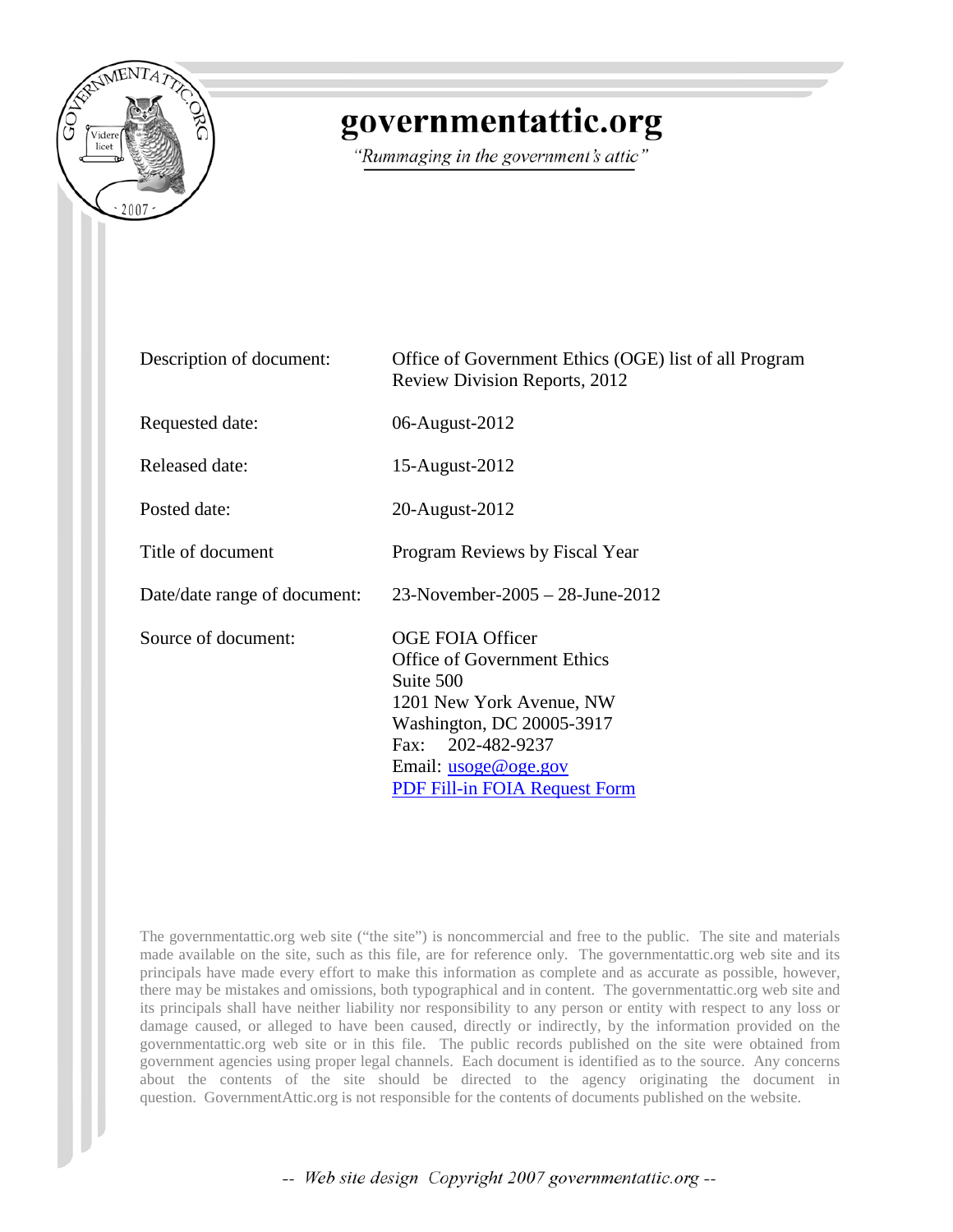

United States Office of Government Ethics

1201 New York Avenue, NW., Suite 500 Washington, DC 20005-3917

August 15,2012

### Tracking No.: OGE FOIA FY 12/41

This is in response to your Freedom of Information Act (FOIA) request, which was received by the Office of Govermnent Ethics (OGE) on August 6, 2012. In your request, you asked for "an electronic/digital copy of the database that records and lists all the Program Review Division Reports, sometimes called Program Review Reports." OGE has located 6 pages of material responsive to your request, which are being provided to you without charge.

The OGE official responsible for this FOIA determination is the undersigned. In accordance with the FOIA, as codified at 5 U.S.C.  $\S$  552(a)(6)(A), and OGE's FOIA regulations, at 5 C.F.R.§ 2604.304, you may administratively appeal this determination. The name and address of the OGE official to whom such an appeal would have to be submitted are: Don W. Fox, General Counsel, Office of Govermnent Ethics, Suite 500, 1201 New York Avenue, NW, Washington, DC 20005-3917. Any such appeal must be in writing and must be sent within 30 days of the date you receive this response letter. If you do appeal, you should include copies of your request and this response, together with a statement of why you believe this initial determination is in error. Also, if you appeal, you should clearly indicate on the envelope and in the letter that it is a "Freedom of Information Act Appeal."

Sincerely,

Kerri A. Cox OGE FOIA Officer

Enclosures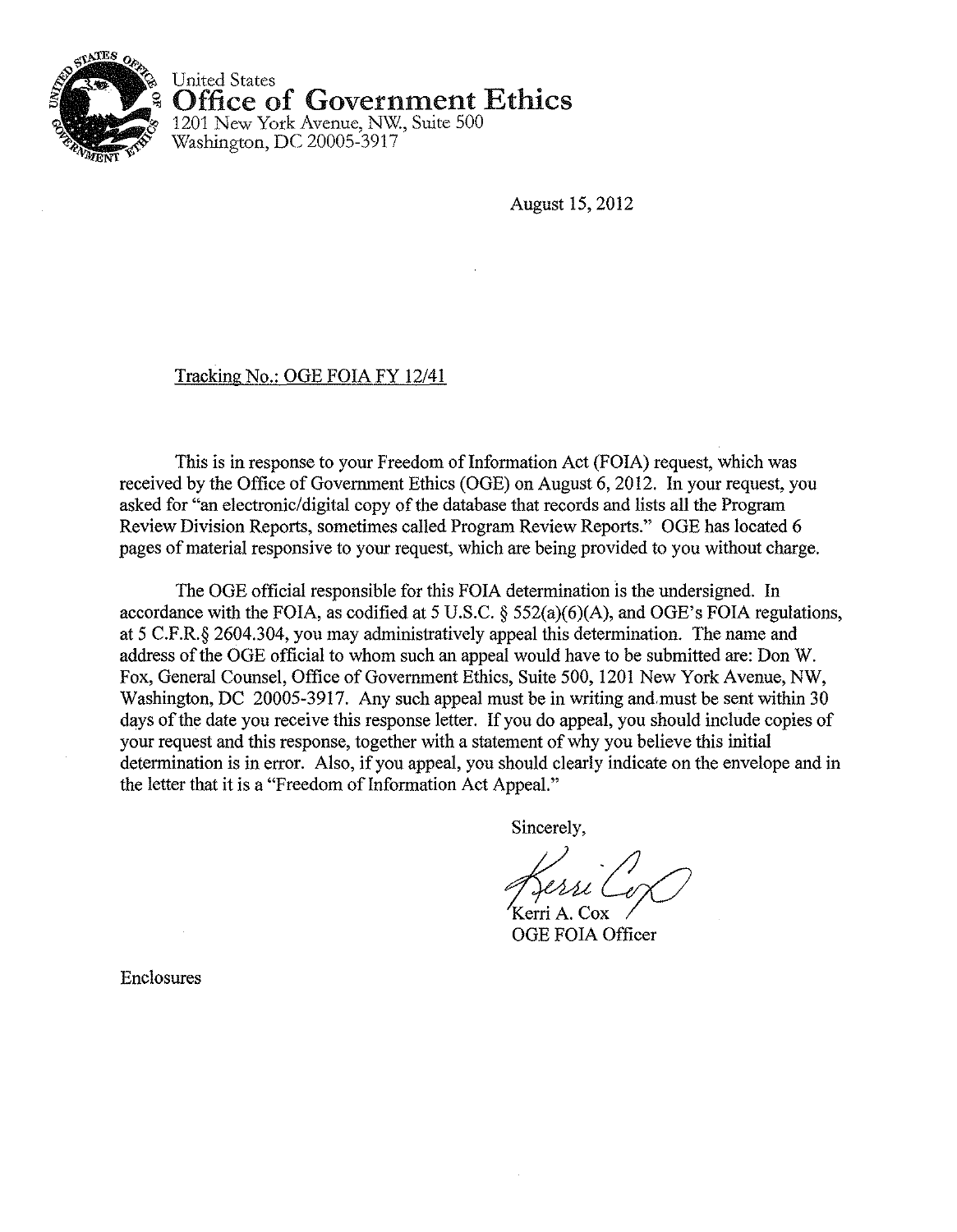|                 | <b>Agency</b>                                     | <b>Report Issued</b> | <b>Follow</b><br>Up | <b>Benchmarking</b> |
|-----------------|---------------------------------------------------|----------------------|---------------------|---------------------|
|                 | <b>FY 2006</b>                                    |                      |                     |                     |
| $\mathbf{1}$    | <b>Centers for Disease Control</b>                | 11/23/2005           |                     |                     |
| $\overline{2}$  | Air Combat Command & First Fighter Wing           | 11/23/2005           |                     |                     |
| $\overline{3}$  | Architectural & Trans Barrier Compliance Board    | 11/23/2005           |                     |                     |
| $\overline{4}$  | <b>Council of Economic Advisors</b>               | 12/6/2005            |                     |                     |
| $\overline{5}$  | <b>Comptroller of the Currency</b>                | 1/11/2006            |                     |                     |
| $\overline{6}$  | <b>Economic Research Service</b>                  | 2/6/2006             |                     |                     |
| $\overline{7}$  | <b>National Mediation Board</b>                   | 2/21/2006            |                     |                     |
| $\overline{8}$  | <b>U.S. Postal Service</b>                        | 2/21/2006            |                     |                     |
| $\overline{9}$  | Defense Nuclear Facilities Safety Board           | 3/21/2006            |                     |                     |
| 10              | Department of Housing and Urban Development       | 3/21/2006            |                     |                     |
| 11              | National Archives and Records Administration      | 4/3/2006             |                     |                     |
| $\overline{12}$ | National Park Service                             | 4/3/2006             |                     |                     |
| 13              | U.S. Army Medical Command                         | 7/14/2006            |                     |                     |
| 14              | Defense Information Systems Agency                | 7/14/2006            |                     |                     |
| $\overline{15}$ | U.S. Commission on Civil Rights                   | 6/2/2006             |                     |                     |
| 16              | Central Intelligence Agency                       | 8/7/2006             |                     |                     |
| <b>FY 2007</b>  |                                                   |                      |                     |                     |
| $\mathbf{1}$    | <b>National Labor Relations Board</b>             | 9/19/2006            |                     |                     |
| $\overline{2}$  | <b>Railroad Retirement Board</b>                  | 10/6/2006            |                     |                     |
| $\overline{3}$  | U.S. Agency for International Development         | 10/25/2006           |                     |                     |
| $\overline{4}$  | <b>Federal Trade Commission</b>                   | 2/16/2007            |                     |                     |
| $\overline{5}$  | <b>Federal Mediation and Conciliation Service</b> | 3/7/2007             |                     |                     |
| $\overline{6}$  | Appalachian Regional Commission                   | 6/12/2007            |                     |                     |
| <b>FY 2008</b>  |                                                   |                      |                     |                     |
| 1               | Court Services and Offender Supervision Agency    | 1/31/2008            |                     |                     |
| $\overline{2}$  | Department of Veteran's Affairs                   | 4/16/2008            |                     |                     |
| $\overline{3}$  | <b>Federal Reserve Board of Governors</b>         | 4/16/2008            |                     |                     |
| $\overline{4}$  | Department of Labor                               | 5/2/2008             |                     |                     |
| $\overline{5}$  | Army & Air Force Exchange Service                 | 5/6/2008             |                     |                     |
| $\overline{6}$  | U.S. Trade and Development Agency                 | 5/13/2008            |                     |                     |
| 7               | <b>Armed Forces Retirement Home</b>               | 5/15/2008            |                     |                     |
| 8               | Department of Agriculture - OSEC                  | 5/21/2008            |                     |                     |
| $\overline{9}$  | Department of Agricutlure - ARS                   | 7/15/2008            |                     |                     |
| $\overline{10}$ | Office of Science and Technology Policy           | 7/15/2008            |                     |                     |
| $\overline{11}$ | Securities and Exchange Commission                | 7/18/2008            |                     |                     |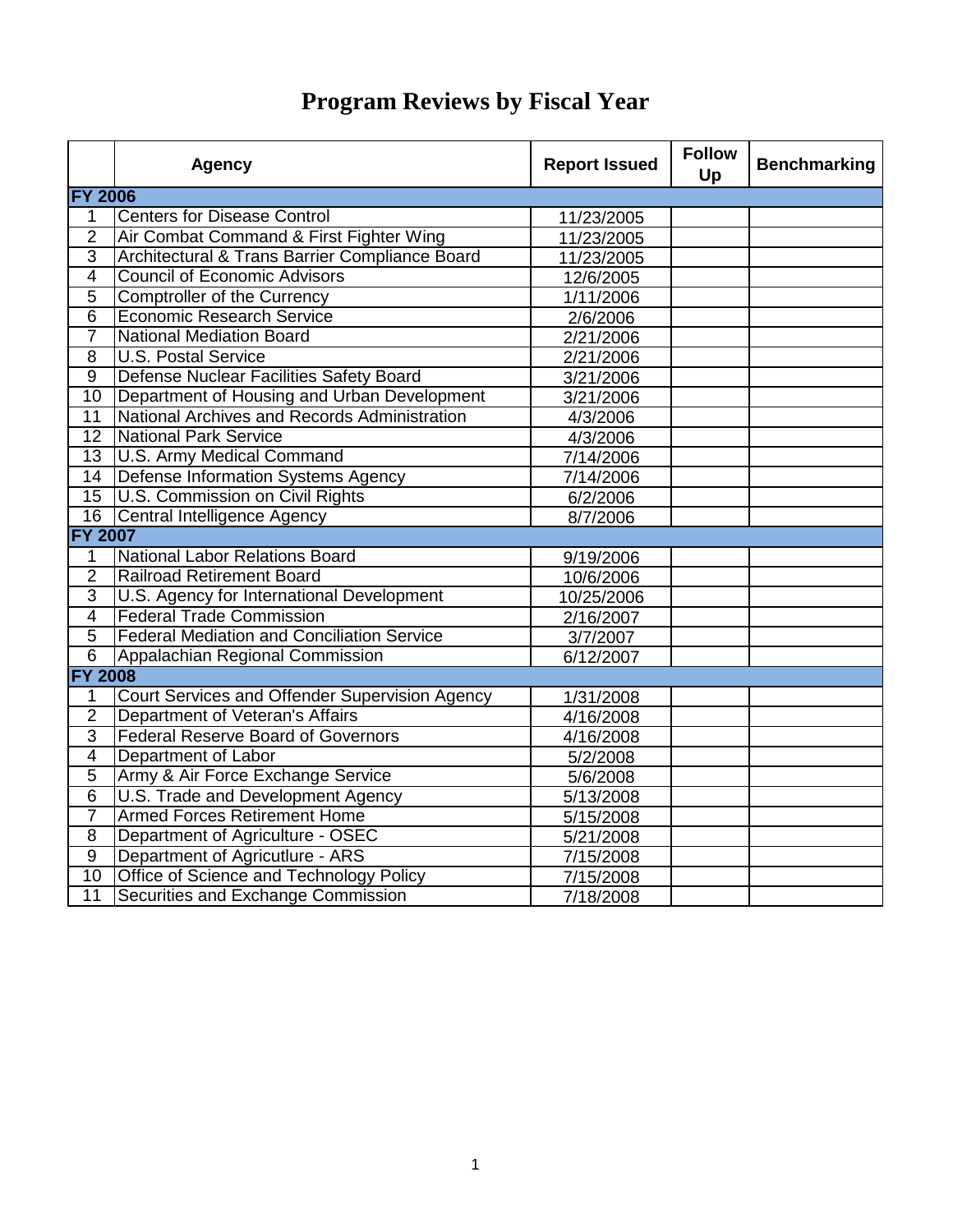|                  | <b>Agency</b>                                         | <b>Report Issued</b> | <b>Follow</b><br>Up | <b>Benchmarking</b> |
|------------------|-------------------------------------------------------|----------------------|---------------------|---------------------|
| <b>FY 2009</b>   |                                                       |                      |                     |                     |
| $\mathbf{1}$     | Federal Bureau of Investigation                       | 10/22/2008           |                     |                     |
| $\overline{2}$   | Rural Development (Department of Agriculture)         | 10/22/2008           |                     |                     |
| $\overline{3}$   | <b>National Security Council (EOP)</b>                | 10/22/2008           |                     |                     |
| $\overline{4}$   | <b>U.S. Army Materiel Command</b>                     | 10/28/2008           |                     |                     |
| $\overline{5}$   | <b>Defense Commissary Agency</b>                      | 10/22/2008           |                     |                     |
| $\overline{6}$   | Naval Hospital Pensacola                              | $\frac{1}{9/2009}$   |                     |                     |
| $\overline{7}$   | <b>Naval Audit Service</b>                            | 1/12/2009            |                     |                     |
| 8                | Barry M. Goldwater Scholarship and Excellence in      | 1/21/2009            |                     |                     |
|                  | <b>Education Foundation</b>                           |                      |                     |                     |
| $\overline{9}$   | Office of National Drug Control Policy                | 1/21/2009            |                     |                     |
| $\overline{10}$  | <b>Commission of Fine Arts</b>                        | 1/21/2009            |                     |                     |
| 11               | Naval Education and Training Command                  | 1/21/2009            |                     |                     |
| 12 <sup>°</sup>  | Department of Commerce (one report) - Office of       | 2/27/2009            |                     |                     |
|                  | the Secretary & National Institute of Standards and   |                      |                     |                     |
|                  | <b>Technology</b>                                     |                      |                     |                     |
| 13 <sup>1</sup>  | Naval Air Systems Command                             | 3/30/2009            |                     |                     |
| 14               | Naval Air Warfare Center, Aircraft Division           | 3/30/2009            |                     |                     |
| 15 <sub>15</sub> | <b>HHS Office of the Secretary and Office of the</b>  | 4/9/2009             |                     |                     |
|                  | <b>General Counsel - Ethics Division</b>              |                      |                     |                     |
| 16               | <b>HHS Centers for Medicare and Medicaid Services</b> | 4/9/2009             |                     |                     |
| 17 <sup>1</sup>  | <b>HHS Health Resources and Services Admin.</b>       | 4/9/2009             |                     |                     |
| $\overline{18}$  | <b>Office of Thrift Supervision</b>                   | 4/22/2009            |                     |                     |
| 19               | <b>Postal Regulatory Commission</b>                   | 4/22/2009            |                     |                     |
| $\overline{20}$  | Bureau of Alcohol, Tobacco, Firearms and Explos.      | 4/22/2009            |                     |                     |
| $\overline{21}$  | <b>Nuclear Waste Technical Review Board</b>           | 4/30/2009            |                     |                     |
| $\overline{22}$  | <b>USDA - Food Safety and Inspection Service</b>      | 6/25/2009            |                     |                     |
| $\overline{23}$  | Naval District of Wash-Regional Legal Services Ofc    | 6/29/2009            |                     |                     |
| $\overline{24}$  | <b>Federal Energy Regulatory Commission</b>           | 9/22/2009            |                     |                     |
| $\overline{25}$  | <b>Federal Retirement Thrift Investment Board</b>     | 9/22/2009            |                     |                     |
| $\overline{26}$  | Marine Mammal Commission                              | 9/22/2009            |                     |                     |
| $\overline{27}$  | <b>Surface Transportation Board</b>                   | 9/22/2009            |                     |                     |
| $\overline{28}$  | Langley Research Center (NASA)                        | 9/23/2009            |                     |                     |
| $\overline{29}$  | African Development Foundation (USAID)                | 9/30/2009            |                     |                     |
| $\overline{30}$  | <b>U.S. International Trade Commission</b>            | 9/30/2009            |                     |                     |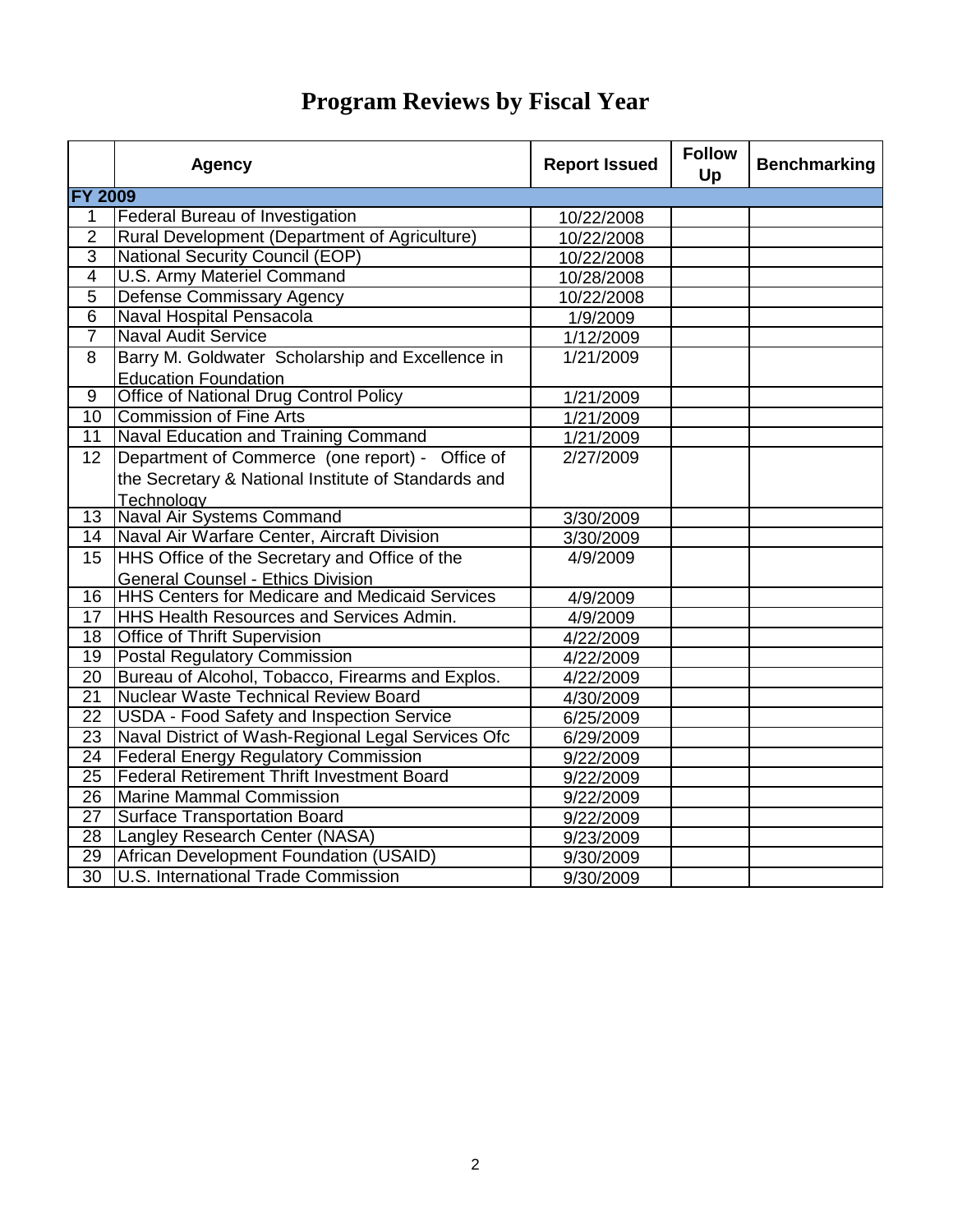|                 | <b>Agency</b>                                      | <b>Report Issued</b> | <b>Follow</b><br>Up | <b>Benchmarking</b> |
|-----------------|----------------------------------------------------|----------------------|---------------------|---------------------|
| <b>FY 2010</b>  |                                                    |                      |                     |                     |
| $\mathbf 1$     | National Transportation Safety Board               | 11/12/2009           |                     |                     |
| $\overline{2}$  | <b>Broadcasting Board of Governors</b>             | 12/23/2009           |                     |                     |
| 3               | NASA - Marshall Space Flight Center                | 2/2/2010             |                     |                     |
| $\overline{4}$  | Interior - OSM and OST                             | 2/16/2010            |                     |                     |
| 5               | NASA - Johnson Space Cener                         | 3/8/2010             |                     |                     |
| 6               | United States Nuclear Regulatory Commission        | 3/22/2010            |                     |                     |
| $\overline{7}$  | <b>Consolidated NASA Report JSC LARC MSFC</b>      | 5/7/2010             |                     |                     |
| $\overline{8}$  | <b>United States Postal Service</b>                | 6/8/2010             |                     |                     |
| 9               | Saint Lawrence Seaway Development Corporartion     | 7/16/2010            |                     |                     |
| 10              | <b>Federal Motor Carrier Safety Administration</b> | 7/16/2010            |                     |                     |
| 11              | Office of the Secretary of Transportation          | 7/16/2010            |                     |                     |
| 12              | National Highway Trans Safety Administration       | 7/16/2010            |                     |                     |
| 13              | <b>Federal Highway Administration</b>              | 7/16/2010            |                     |                     |
| 14              | <b>Federal Aviation Administration</b>             | 7/16/2010            |                     |                     |
| 15              | Pipeline & Hazardous Materials Safety Admin.       | 7/16/2010            |                     |                     |
| $\overline{16}$ | <b>Federal Railroad Administration</b>             | 7/16/2010            |                     |                     |
| 17              | Office of the Inspector General (Transportation)   | 7/16/2010            |                     |                     |
| 18              | <b>Federal Transit Administration</b>              | 7/16/2010            |                     |                     |
| 19              | Maritime Administration                            | 7/16/2010            |                     |                     |
| $\overline{20}$ | Research and Innovative Technology Administration  | 7/16/2010            |                     |                     |
| 21              | <b>Consumer Product Safety Commission</b>          | 8/3/2010             |                     |                     |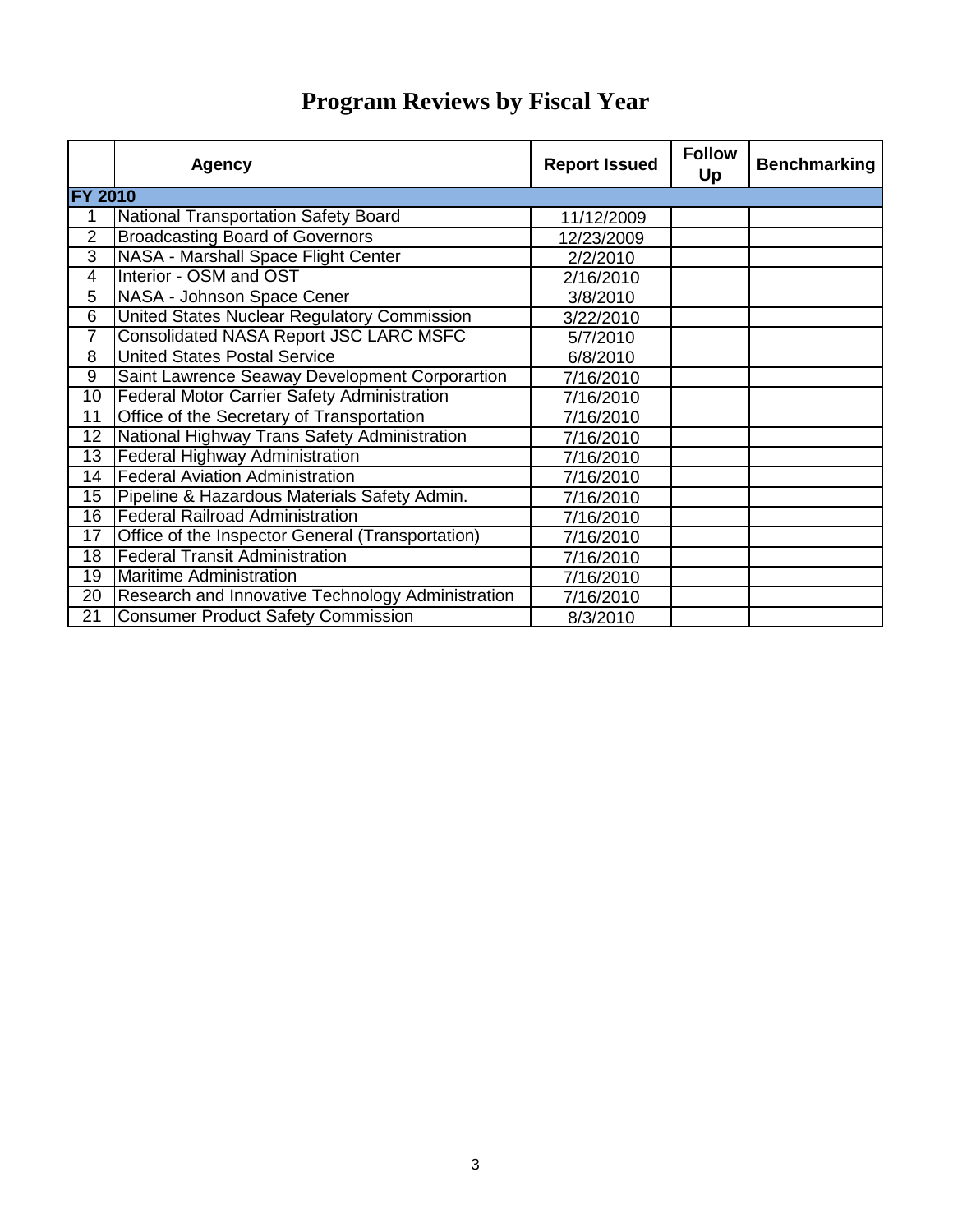|                 | <b>Agency</b>                                     | <b>Report Issued</b> | <b>Follow</b><br>Up | <b>Benchmarking</b> |
|-----------------|---------------------------------------------------|----------------------|---------------------|---------------------|
| <b>FY 2011</b>  |                                                   |                      |                     |                     |
| 1               | <b>General Services Administration</b>            | 11/2/2010            |                     |                     |
| $\overline{2}$  | <b>Federal Election Commission</b>                | 11/23/2010           |                     |                     |
| $\overline{3}$  | <b>Equal Employment Opportunity Commission</b>    | 12/16/2010           |                     |                     |
| $\overline{4}$  | Defense Intelligence Agency                       | 12/17/2010           |                     |                     |
| $\overline{5}$  | Department of Defense - Inspector General         | 12/29/2010           |                     |                     |
| $\overline{6}$  | Special Inspector General for Iraq Reconstruction | 1/5/2011             |                     |                     |
| $\overline{7}$  | <b>Export-Import Band of the United States</b>    | 1/6/2011             |                     |                     |
| $\overline{8}$  | <b>Pension Benefit Guaranty Corporation</b>       | 1/24/2011            |                     |                     |
| $\overline{9}$  | Millenium Challenge Corporation                   | 1/24/2011            |                     |                     |
| 10              | <b>Federal Maritime Commission</b>                | 1/31/2011            |                     |                     |
| 11              | National Geospatial-Intelligence Agency           | 2/3/2011             |                     |                     |
| $\overline{12}$ | Social Security Administration                    | 2/3/2011             |                     |                     |
| $\overline{13}$ | National Labor Relations Board                    | 2/9/2011             |                     |                     |
| 14              | Defense Security Service                          | 2/15/2011            |                     |                     |
| $\overline{15}$ | National Science Foundation                       | 3/8/2011             |                     |                     |
| $\overline{16}$ | Corporation for National and Community Service    | 3/15/2011            |                     |                     |
| 17              | National Endowment for the Humanities             | 3/15/2011            |                     |                     |
| 18              | Uniformed Services Univ. of the Health Sciences   | 4/13/2011            |                     |                     |
| 19              | National Credit Union Administration              | 4/14/2011            |                     |                     |
| $\overline{20}$ | <b>Overseas Private Investment Corporation</b>    | 4/15/2011            |                     |                     |
| $\overline{21}$ | International Boundary and Water Commission       | 4/13/2011            |                     |                     |
| $\overline{22}$ | <b>Presidio Trust</b>                             | 4/15/2011            |                     |                     |
| 23              | Defense Threat Reduction Agency                   | 4/19/2011            |                     |                     |
| $\overline{24}$ | <b>Consumer Product Safety Commission</b>         | 4/19/2011            | <b>YES</b>          |                     |
| $\overline{25}$ | <b>Railroad Retirement Board</b>                  | 4/26/2011            |                     |                     |
| 26              | <b>Commission on Civil Rights</b>                 | 5/10/2011            |                     |                     |
| $\overline{27}$ | Selective Service System                          | 5/13/2011            |                     |                     |
| $\overline{28}$ | <b>CIA</b>                                        | 5/13/2011            |                     |                     |
| $\overline{29}$ | <b>CSOSA</b>                                      | 5/16/2011            |                     |                     |
| $\overline{30}$ | <b>NEA</b>                                        | 5/15/2011            |                     |                     |
| $\overline{31}$ | <b>FLRA</b>                                       | 5/27/2011            |                     |                     |
| $\overline{32}$ | <b>BBG</b>                                        | 7/1/2011             |                     |                     |
| 33              | <b>OPM</b>                                        | 8/15/2011            |                     |                     |
| 34              | <b>DCAA</b>                                       | 8/18/2011            |                     |                     |
| 35              | Benchmarking - Cabinet Level (Commerce, DoD,      | December 2010        |                     | <b>YES</b>          |
|                 | DHS, Education, Energy, HHS, HUD, Interior,       |                      |                     |                     |
|                 | Justice, Labor, State, Transportation, Treasury,  |                      |                     |                     |
|                 | USDA, VA)                                         |                      |                     |                     |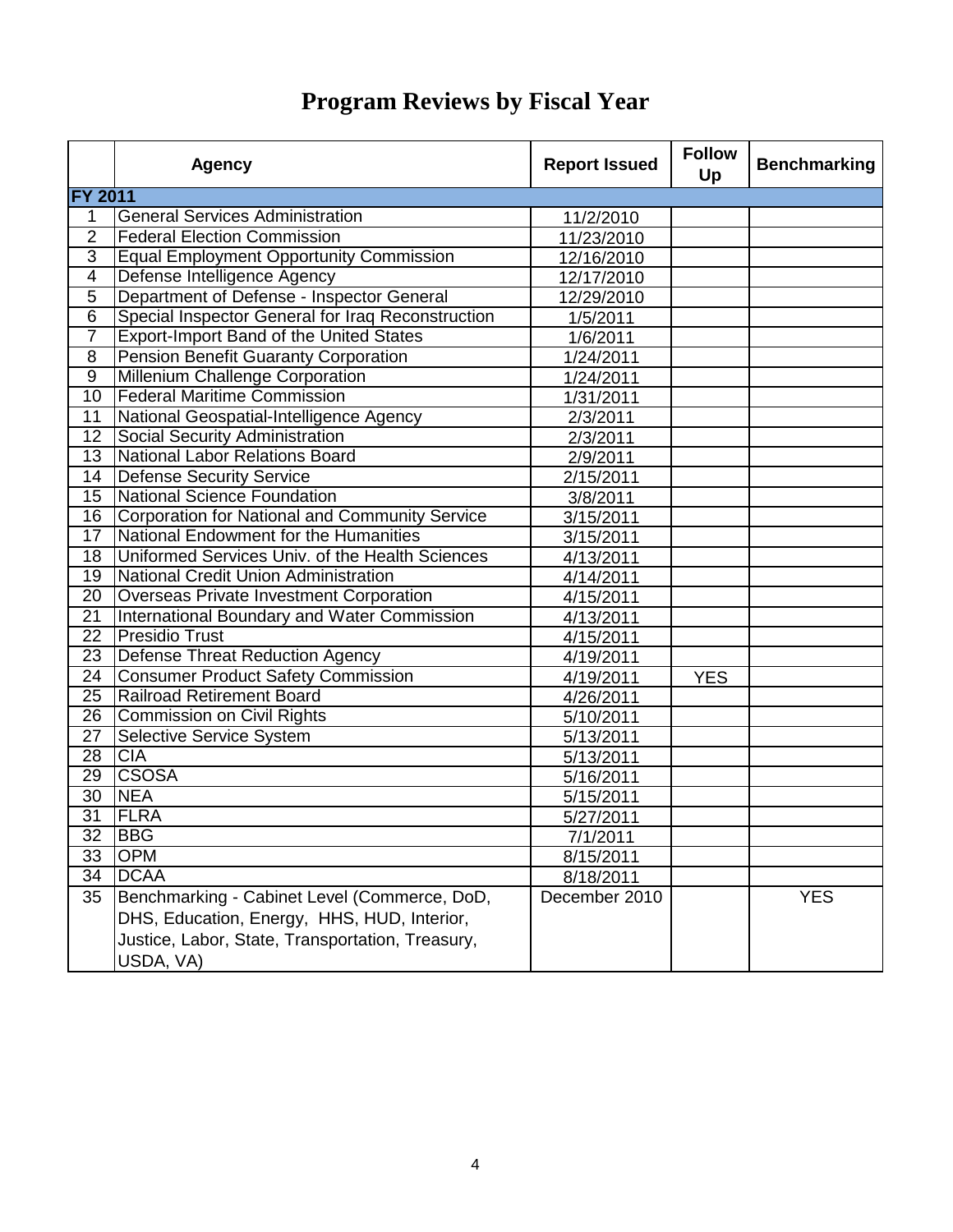|                 | <b>Agency</b>                                      | <b>Report Issued</b>    | <b>Follow</b><br>Up | <b>Benchmarking</b> |
|-----------------|----------------------------------------------------|-------------------------|---------------------|---------------------|
| <b>FY 2012</b>  |                                                    |                         |                     |                     |
| 1               | <b>DFAS</b>                                        | 10/5/2011               |                     |                     |
| $\overline{2}$  | <b>DLA</b>                                         | 10/5/2011               |                     |                     |
| $\overline{3}$  | <b>NARA</b>                                        | 10/12/2011              |                     |                     |
| $\overline{4}$  | <b>DISA</b>                                        | 10/25/2011              |                     |                     |
| $\overline{5}$  | <b>Air Force</b>                                   | 11/7/2011               |                     |                     |
| $\overline{6}$  | <b>Navy</b>                                        | 11/8/2011               |                     |                     |
| $\overline{7}$  | <b>FMCS</b>                                        | 11/10/2011              |                     |                     |
| $\overline{8}$  | <b>SBA</b>                                         | 11/21/2011              |                     |                     |
| $\overline{9}$  | <b>NLRB</b> follow up                              | 12/1/2011               | <b>YES</b>          |                     |
| $\overline{10}$ | NEA follow up                                      | 12/2/2011               | <b>YES</b>          |                     |
| 11              | Peace Corps                                        | 12/5/2011               |                     |                     |
| $\overline{12}$ | Millenium Challenge Corporation follow up          | 12/6/2011               | <b>YES</b>          |                     |
| 13              | Defense Security Service follow up                 | 12/13/2011              | <b>YES</b>          |                     |
| 14              | Pension Benefit Guarantee Corp follow up           | 12/13/2011              | <b>YES</b>          |                     |
| 15              | <b>Commission of Fine Arts</b>                     | 12/13/2011              |                     |                     |
| $\overline{16}$ | Defense Commissary Agency                          | 12/14/2011              |                     |                     |
| 17              | Defense Intelligence Agency follow up              | 12/15/2011              | <b>YES</b>          |                     |
| 18              | Selective Service System follow up                 | 12/15/2011              | <b>YES</b>          |                     |
| 19              | <b>Federal Labor Relations Authority follow up</b> | 12/15/2011              | <b>YES</b>          |                     |
| 20              | <b>Election Assistance Commission</b>              | 12/15/2011              |                     |                     |
| 21              | <b>Farm Credit</b>                                 | $\overline{12}/15/2011$ |                     |                     |
| 22              | National Science Foundation follow up              | 12/16/2011              | <b>YES</b>          |                     |
| 23              | Dept of Transportation follow up                   | 12/20/2011              | <b>YES</b>          |                     |
| $\overline{24}$ | Morris K. Udall                                    | 1/4/2012                |                     |                     |
| 25              | <b>OPIC</b> follow-up                              | 1/11/2012               | <b>YES</b>          |                     |
| $\overline{26}$ | <b>NWTRB</b>                                       | 1/23/2012               |                     |                     |
| 27              | <b>Access Board</b>                                | 1/24/2012               |                     |                     |
| 28              | <b>CFTC</b>                                        | 1/25/2012               |                     |                     |
| 29              | <b>MSPB</b>                                        | 1/26/2012               |                     |                     |
| 30              | <b>USUHS follow up</b>                             | 1/30/2012               | <b>YES</b>          |                     |
| $\overline{31}$ | <b>CSOSA follow up</b>                             | 1/31/2012               | <b>YES</b>          |                     |
|                 | 32 USAID                                           | 2/6/2012                |                     |                     |
| 33              | <b>EEOC</b> follow up                              | 2/10/2012               | <b>YES</b>          |                     |
| 34              | National Capital Planning Commission               | 2/13/2012               |                     |                     |
| 35              | NCUA follow-up                                     | 2/16/2012               | <b>YES</b>          |                     |
| 36              | CIA Follow-up Letter                               | 2/21/2012               | <b>YES</b>          |                     |
| 37              | Marine Mammal Commission                           | 2/29/2012               |                     |                     |
| 38              | DCAA follow up                                     | 3/1/2012                | <b>YES</b>          |                     |
| 39              | <b>IBWC</b> follow up                              | 3/2/2012                | <b>YES</b>          |                     |
| 40              | <b>NTSB</b>                                        | 3/8/2012                |                     |                     |
| 41              | <b>ODNI</b>                                        | 3/9/2012                |                     |                     |
| 42              | <b>OPM</b> follow up                               | 3/12/2012               | <b>YES</b>          |                     |
| 43              | <b>ACUS</b>                                        | 3/13/2012               |                     |                     |
| 44              | Social Security Administration follow up           |                         |                     |                     |
| 45              | Occupational Safety and Health Review Commission   | 3/14/2012               | <b>YES</b>          |                     |
|                 |                                                    | 3/15/2012               |                     |                     |